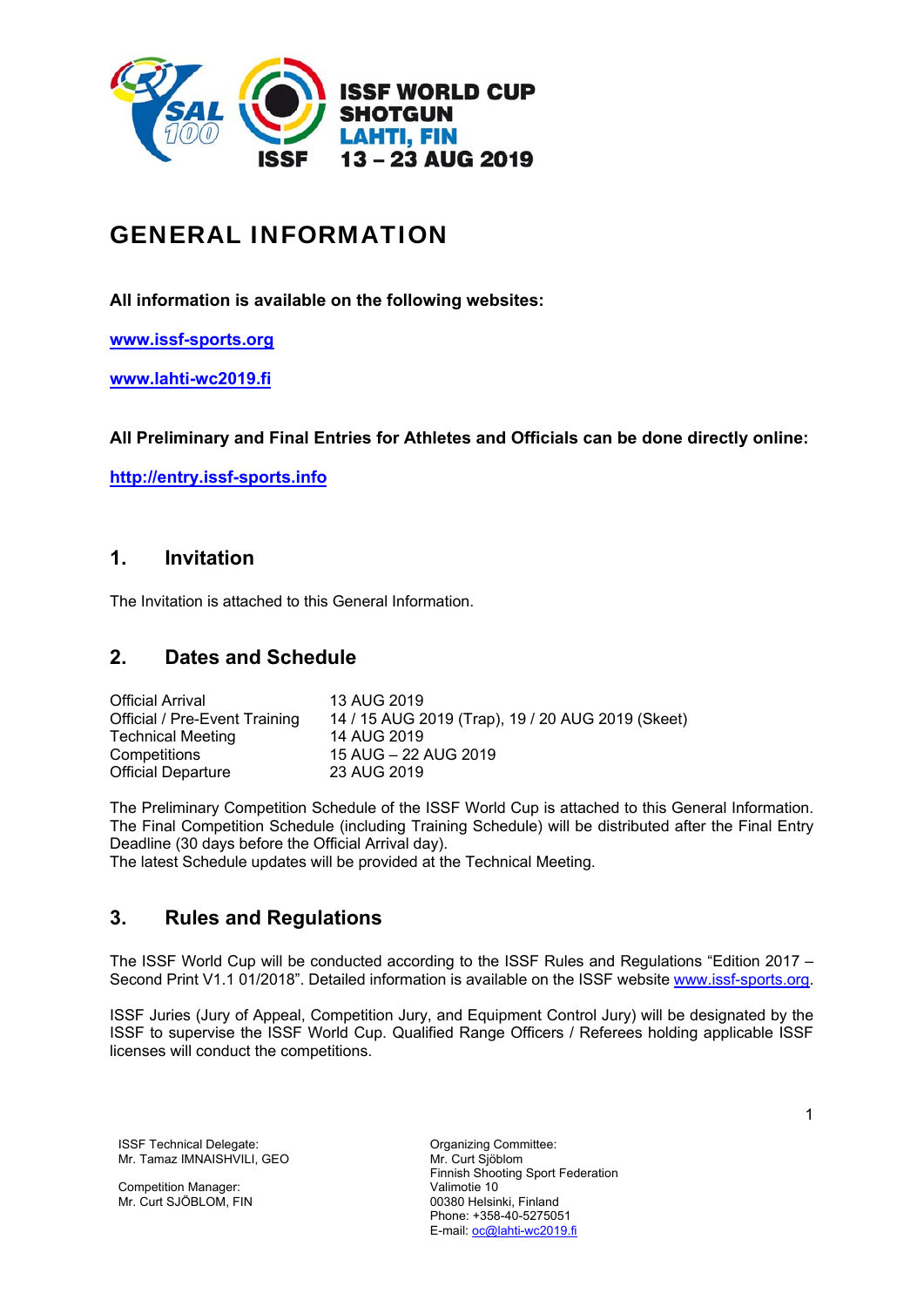

### **Shotgun Equipment**

All skeet athletes must have ISSF seals with serial numbers on their marker tapes. Any shooting vests that do not have ISSF seals on the marker tapes must be submitted to Equipment Control for inspection and the affixing of a seal before the competition.

Equipment Control will be conducted according to ISSF Rules using approved, calibrated instruments. Pre-competition testing is not mandatory, however, athletes are responsible for competing with legal equipment and clothing. All athletes are urged to submit any doubtful equipment and clothing to Equipment Control or the Shotgun Jury for checking before the competition. All athletes are subject to being selected for random testing during the competition. Athletes found to be in violation of the rules for guns or skeet marker tapes will be disqualified.

#### **Cartridge Controls**

During Qualification, athletes whose cartridges are to be tested are selected by a computer draw. Between 10% and 18% of the athletes participating in an event will be selected for cartridge testing. Two (2) plus four (4) cartridges will be selected from each athlete and placed in separate labeled envelopes. The two (2) cartridges must be tested, first. If both cartridges weight 24.50 g or less, no further action will be taken. If one (1) or both cartridges weight more than 24.50g, then the four (4) cartridges in the second envelope must be tested. If the average of the six (6) cartridges weight more than 24.50 g, then the athlete must be disqualified (DSQ).

During Final, all six (6) finalists must be tested using the same procedure. The Finalists or their Coaches/Officials must bring, as early as possible, but not later than 30 minutes before the scheduled start of the Final (Reporting Time), all the cartridges that will be used during the Finals and place them in separate Cartridge Control Boxes on the Finals field of play. The Finalists must report at least 15 minutes before the start of the Final. The Equipment Control Jury will take the necessary samples from the boxes, and the boxes will be sealed. The boxes must be left under the supervision of Equipment Control Jury Member on the FOP. Once ammunition is placed in the box and sealed, only the Equipment Control Jury or the Finalist can remove ammunition from the box. No additional cartridges are brought to a Finalist during Finals. All cartridge controls must be completed before the start of the Presentation of the Finalists. Any disqualified (DSQ) athlete will not be allowed to participate in the Finals (There will be no elimination for 6th place; the first elimination will be for 5th place).

#### **Colored Wads**

Only transparent or translucent wads with no color may be used.

**If an athlete uses ammunition that is not in accordance with Rule 9.4.3.1 a), then the athlete must be disqualified (DSQ).**

# **4. Participation**

#### **Individual Events**

ISSF Member Federations may enter a maximum of three (3) athletes per World Cup event.

Because of expected very high numbers of entries, the additional athletes to shoot for "MQS only" are NOT permitted!

In case of the maximum number of possible starts is NOT reached at the 30 days Final Entry Deadline, up to two (2) additional athletes to shoot "MQS only" will be accepted (on a first come, first serve basis).

#### **Mixed Team Event**

ISSF Member Federations may enter a maximum of two (2) teams consisting of one (1) man and one (1) woman per mixed team event.

ISSF Technical Delegate: Organizing Committee: Mr. Tamaz IMNAISHVILI, GEO

Competition Manager: Mr. Curt SJÖBLOM, FIN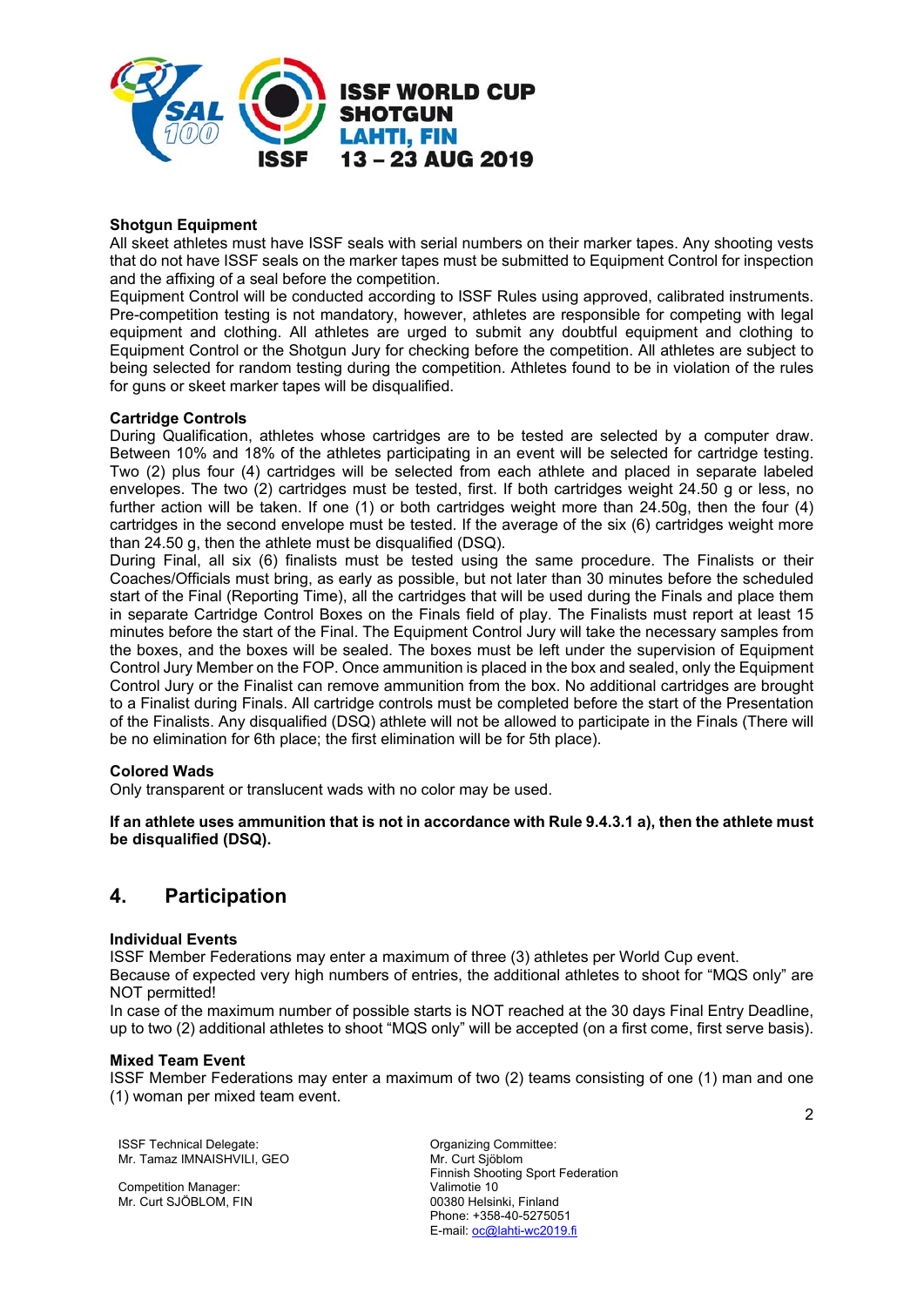

### **Maximum Entry**

The maximum number of starts per event is the number of athlete entries that can be accepted for each ISSF World Cup event. Range capacity is determined by the available shooting time and the number of available ranges.

If the maximum number of starts is reached during the Final Entry process, a "waiting list" for that event(s) will be established. If cancellations are subsequently received, entries from the waiting list will be entered on a first come, first served basis. ISSF Headquarters and the Organizing Committee will cooperate to determine if additional entries from the waiting list can be accommodated.

| <b>Men Events</b>                          | Max. No. of Starts      | <b>Women Events</b> | Max. No. of Starts |
|--------------------------------------------|-------------------------|---------------------|--------------------|
| Trap Men                                   | 144                     | Trap Women          | 84                 |
| Skeet Men                                  | 150                     | <b>Skeet Women</b>  | 90                 |
| <b>Mixed Team Event</b><br>Trap Mixed Team | Max. No. of Teams<br>54 |                     |                    |

#### **ISSF ID Number**

All athletes must sign an "Athlete's Declaration" and have an official ISSF ID number issued before participation in the ISSF World Cup.

Athletes without ISSF ID number will not be allowed to participate. ISSF ID numbers can be obtained from the ISSF Headquarters by using the official application form.

#### **Quota Places and MQS**

Quota Places for the 2020 Olympic Games Tokyo (JPN) will be awarded according to the Qualification System. Detailed information is available on the ISSF website www.issf-sports.org.

Results obtained during this ISSF World Cup will be recognized as MQS for the 2020 OG.

Athlete biographies will be distributed and photos will be taken.

# **5. Entry Process**

Please complete the attached Registration Forms (Annex  $1 - 9$ ) and return them by the established deadlines.

Preliminary and Final Entries for Athletes and Officials must be submitted to ISSF Headquarters. Entry Forms are provided, but ISSF Member Federations are urged to use the ISSF Online Registration Service.

All other Registration Forms must be returned to the Organizing Committee (see also: "Summary of Deadlines").

#### **Preliminary Entries**

ISSF Member Federations entering the ISSF World Cup must submit the Preliminary Entries not later than **10 APR 2019**.

Please use the ISSF Online Registration Service http://entry.issf-sports.info, or exceptionally complete the Preliminary Entry Form (Annex 1) and return it by email or fax to the ISSF Headquarters.

### **Final Entries**

ISSF Member Federations must forward their Final Entries directly to the ISSF HQ. The Final Entry Deadline (30 days before the Official Arrival day) is **14 JUL 2019**.

**ISSF Technical Delegate:** Committee: Committee: Mr. Tamaz IMNAISHVILI, GEO

Competition Manager: Mr. Curt SJÖBLOM, FIN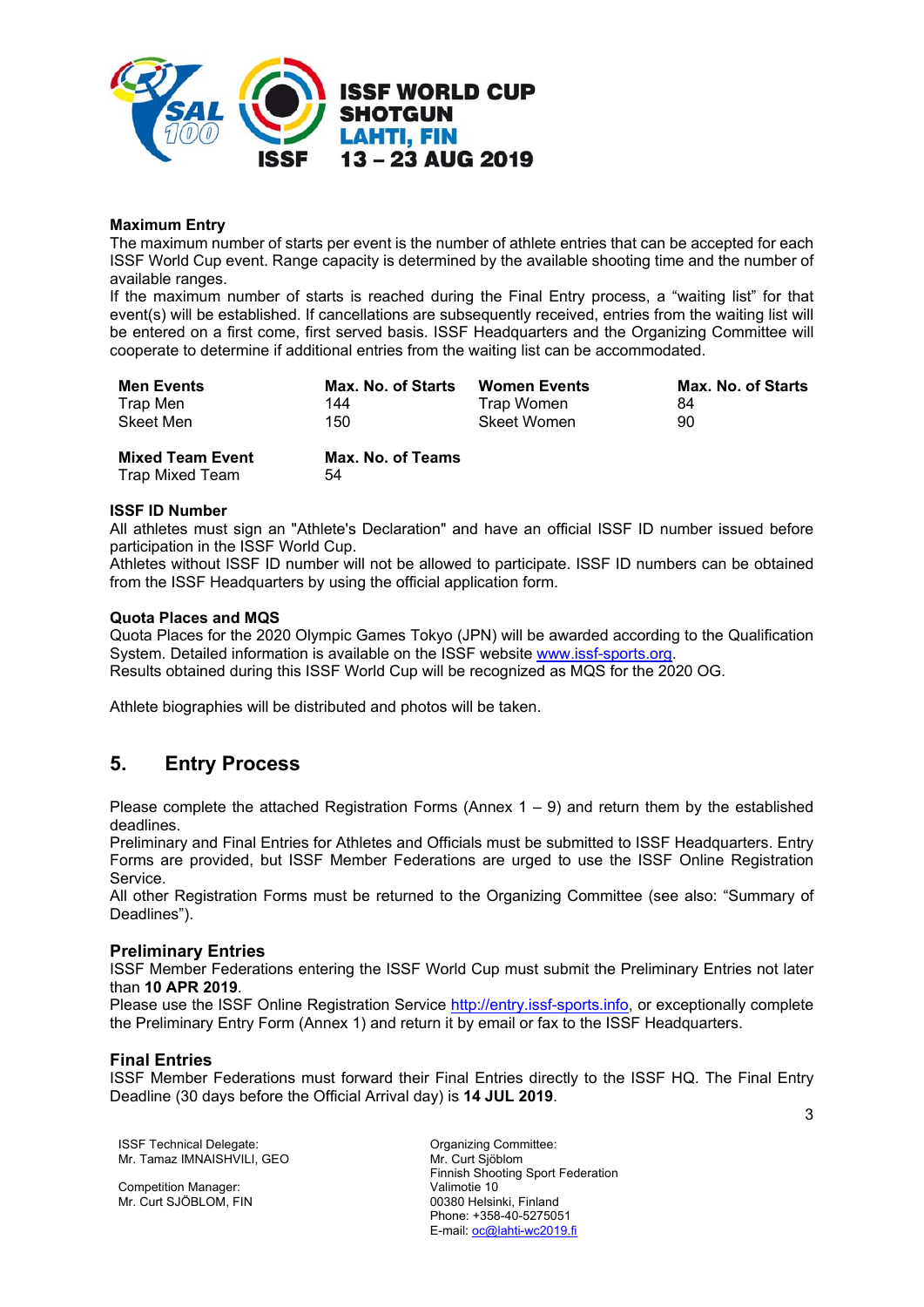

Please use the ISSF Online Registration Service http://entry.issf-sports.info, or exceptionally complete the Final Entry Forms (Annex 3) and return them by email or fax to the ISSF Headquarters.

### **Late Entries**

If the maximum number of athlete entries have not been reached, late entries will only be accepted until the Late Entry Deadline (3 days before the Official Arrival day) which is **9 AUG 2019.** 

**Important Note:** Until the 3 days Late Entry Deadline, the following changes in the Final Entries are possible without restriction and additional fees:

- a) Change of names / athletes within an event
- b) Change of Status (World Cup athlete ↔ "MQS only" athlete) within an event.

Any additional entries received after the Late Entry Deadline, from **10 AUG 2019** onwards, may not participate.

### **Entry Confirmation upon arrival**

All Team Leaders of ISSF Member Federation Delegations must report to the OC Entries Official and confirm their Final Entries. The confirmation must be completed before 12:00h on the day before the Pre-Event Training.

### **Entry Changes after the Late Entry Deadline**

From **10 AUG 2019** onwards, only the following changes in the Final Entries are permitted:

- a) Replacement of a registered athlete by another already registered athlete in another event can be made only before 12:00h on the day before the Pre-Event Training for that event.
- b) Change of Status in an event: an "MQS only" athlete can replace a withdrawn "World Cup" athlete. The withdrawn "World Cup" athlete may not shoot for "MQS only". The exchange of athletes within an event is not permitted.

### **Cancellation**

Any ISSF Member Federation that reduces the number of athletes listed in their Final Entries after the Final Entry Deadline (**14 JUL 2019**) must pay applicable entry fees and hotel room cancellation costs according to the number of athletes and entries on the Final Entry Forms originally received. If the applicable fees and costs are not paid, no member of that federation may participate.

### **Entry Fee**

The entry fees include all charges for registration, local transportation between shooting range and official hotels and doping control.

The Entry Fees DO NOT include the cost of the Pre-Event and Unofficial Trainings for Shotgun.

| <b>Fee</b> |        | <b>Description</b>                                           |
|------------|--------|--------------------------------------------------------------|
| <b>EUR</b> | 170.00 | Final Entry Fee per athlete / per event                      |
| <b>EUR</b> |        | 170.00 Final Entry Fee per mixed team                        |
| EUR        |        | 50.00 Final Entry Fee per official                           |
| EUR.       | 50.00  | Additional Late Entry Fee per athlete/mixed team / per event |
| <b>EUR</b> |        | 170.00 Cancellation Fee per athlete/mixed team / per event   |
|            |        |                                                              |
|            |        |                                                              |

EUR 8.00 Pre-Event and Unofficial Training Fee per round Trap / Skeet (25 targets)

**ISSF Technical Delegate:** Committee: Committee: Mr. Tamaz IMNAISHVILI, GEO

Competition Manager: Mr. Curt SJÖBLOM, FIN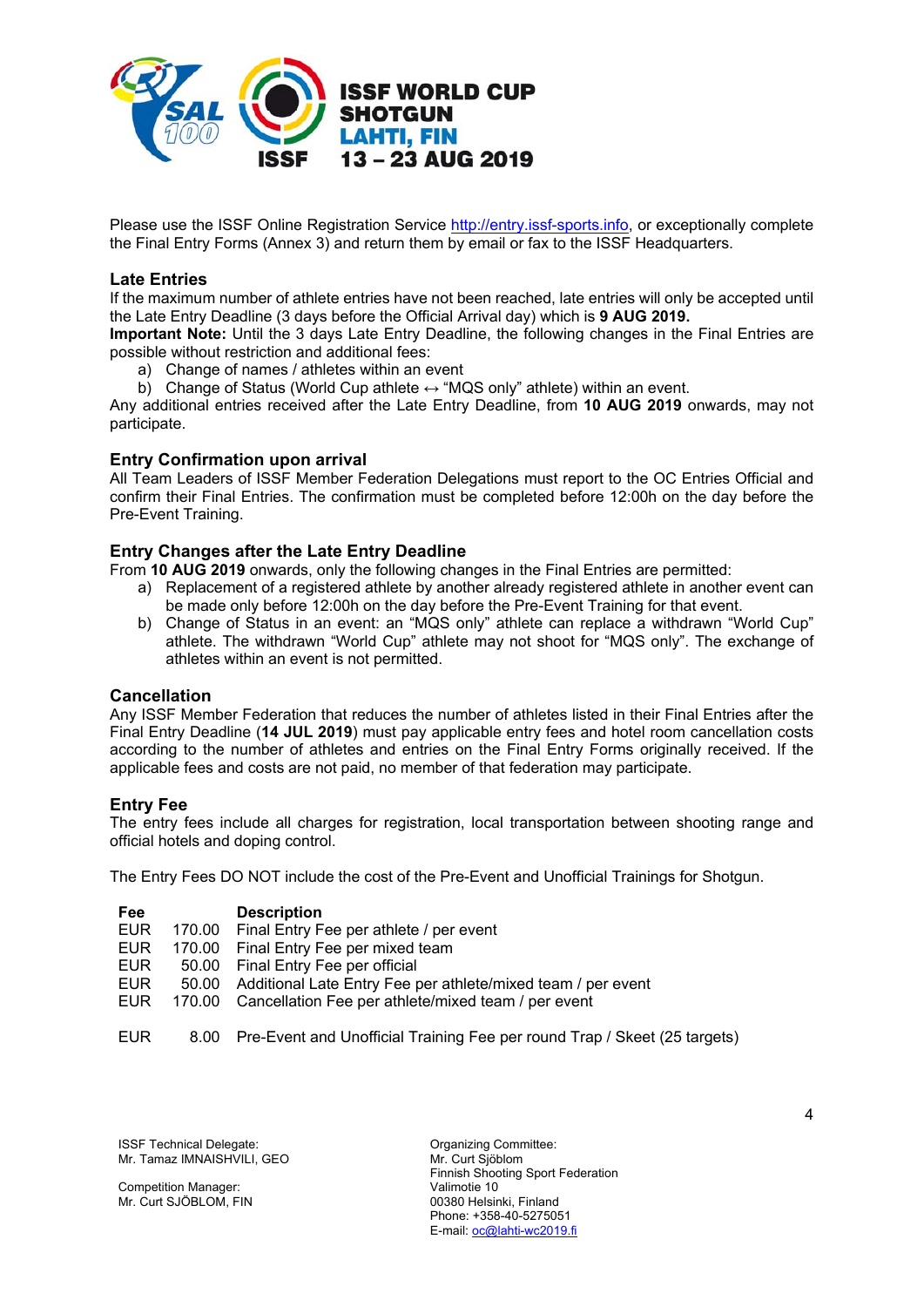

# **Payment of Entry Fees**

We kindly ask all Federations to transfer the payment for entry fees, transportation fees and possible gun permit fee by means of Bank transfer not later than **15 JUL 2019. There will be no separate invoice.** All amounts must be paid in full in EUR currency and all Bank charges must be paid by the participating Federations. Please make one payment for all members of your delegation. Please indicate which federation is sending the payment by using the IOC country abbreviation. The Team Leader is suggested to withhold a copy of the payment receipt, to show if requested at the on-site registration.

Other payments, fees for PET and UT etc. can be paid to the OC on the range. Cash payments at the shooting range in EUR only, or with valid credit cards (VISA and Master Card only), with a 4% bank transaction fee added. No Traveller Checks will be accepted.

#### **Banking details:**

Bank name: Nordea Bank Oyj Bank address: Satamaradankatu 5, 00500 Helsinki, Finland Account holder: Suomen Ampumaurheiluliitto Account holder address: Valimotie 10, 00380 Helsinki, Finland IBAN: FI41 1328 3000 0421 57 BIC/SWIFT: NDEAFIHH

**NOTE: No accommodation payments are accepted by ISSF or the OC, these must be paid according to the instructions of Lahti Region, a regional event management agency managing all accommodations.** 

#### **Accreditation Process**

All persons involved in the ISSF World Cup (Athletes, Team Officials, ISSF Officials, OC Officials, Media Persons) must have accreditations that clearly identify the accreditation holder (with photograph, family name and first name, nation and function) in order to use the local transportation and to enter controlled areas on the shooting range.

Accreditations (for persons registered before the Late Entry Deadline and with photograph in the ISSF database) will be prepared by the ISSF Headquarters and Organizing Committee. All other accreditations will be prepared by the ISSF World Cup Accreditation Office. Accreditations and BIB Numbers will be distributed by the Organizing Committee after payment of the entry fees.

# **6. Shooting Range**

The ISSF World Cup will take place at the at the Hälvälä Sport Shooting Center in the municipal of Hollola, close to the city of Lahti. (Approx. 15 km from the city center).

Address: Ampumaradantie 111 15800 Hollola Finland GPS-coordinate of the range is: 61° 0,4996' N, 25° 28,9803' E

**ISSF Technical Delegate:** Committee: Committee: Mr. Tamaz IMNAISHVILI, GEO

Competition Manager: Mr. Curt SJÖBLOM, FIN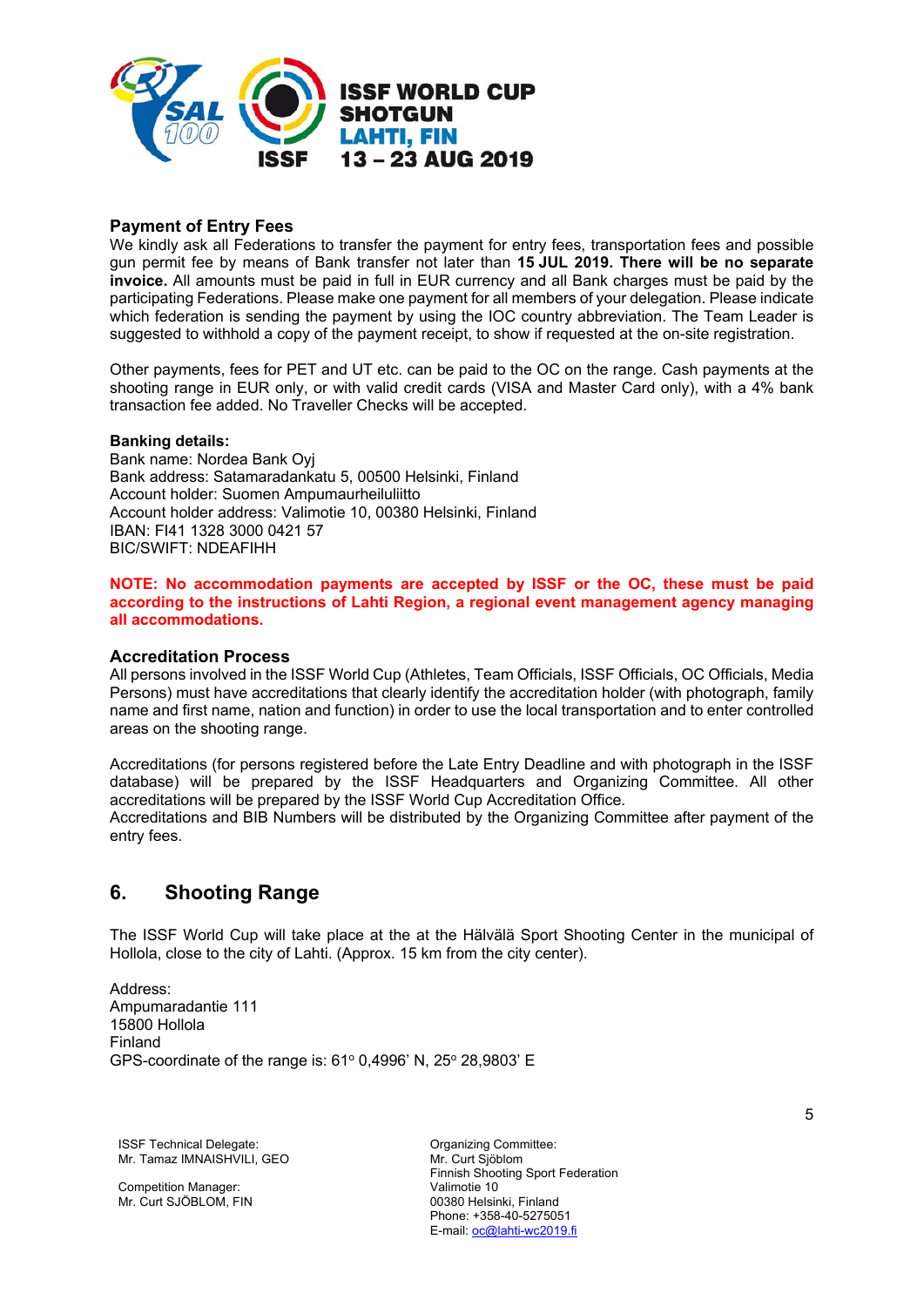

The shooting range has 3 combined ranges for Trap/Skeet, 1 separate range for Trap and 2 separate ranges for Skeet.

The shooting range is equipped with Nasta machines and Elettronica Progetti acoustic release system. The Skeet ranges operate with acoustic release system.

All ranges are equipped with electronic scoreboards.

The firing direction of the shooting range is north-east.

The targets used for the ISSF World Cup are eco-friendly from Nasta, standard orange for the Qualification and flash orange for the Finals.

# **7. Immigration and Customs Requirements**

### **Visa**

Anyone who requires an Entrance Visa into Finland should contact the appropriate embassy, consulate or Visa agency at your location to obtain the Visa prior to arrival in Finland.

ISSF Member Federations that require an Official Invitation Letter for applying for a Visa, please fill in the enclosed Visa Support Form (Annex 7) and return it to the OC as soon as possible, but preferably not later than **10 JUN 2019**.

This form must be typed clearly readable on PC. The Invitation Letter will be made in English and emailed back to the federation who is responsible for presenting it to the visa authorities. Upon request a copy can be sent to the appropriate authority.

If you are uncertain if you need a visa for entering Finland or where to obtain one, please check at our foreign ministry's website um.fi/entering-finland

**NOTE:** Visa for entering Finland cannot be obtained at the border. All visa must be applied for in advance.

**NOTE:** Neither the Finnish Shooting Sport Federation nor the OC has any influence on the issuing of visas nor can we speed up processing time for late applicants. Furthermore, we will only issue Official Invitation Letters for the duration of the World Cup (plus a few days at both ends, if needed for travel purpose). We will however send the Finnish foreign ministry's visa department adequate information regarding the World Cup.

### **Custom Formalities / Temporary Import of Firearms and Ammunition**

Athletes travelling with valid European Firearms Pass (EFP) do NOT need any additional permit to import guns and necessary ammunition into Finland. Citizens of Sweden, Norway, Denmark and Iceland can enter their guns and ammunition with their national gun permit. Any EU citizen not in the possession of an EFP for the gun and possible extra barrels they intend to use are urged to acquire one. A temporary gun permit is needed for all guns not registered in the EFP.

ALL OTHERS (non-EU and non-Nordic citizens) need to apply for a temporary gun permit. ONE permit for the whole national team. This permit can be acquired by filling the attached application form or preferably the form that can be downloaded from the OC website (www.lahti-wc2019.fi) and submit it to the Organizing Committee accompanied with the necessary attachments (passport copies and national gun permit copies) by email to gunpermits@lahti-wc2019.fi.

**ISSF Technical Delegate:** Committee: Committee: Mr. Tamaz IMNAISHVILI, GEO

Competition Manager: Mr. Curt SJÖBLOM, FIN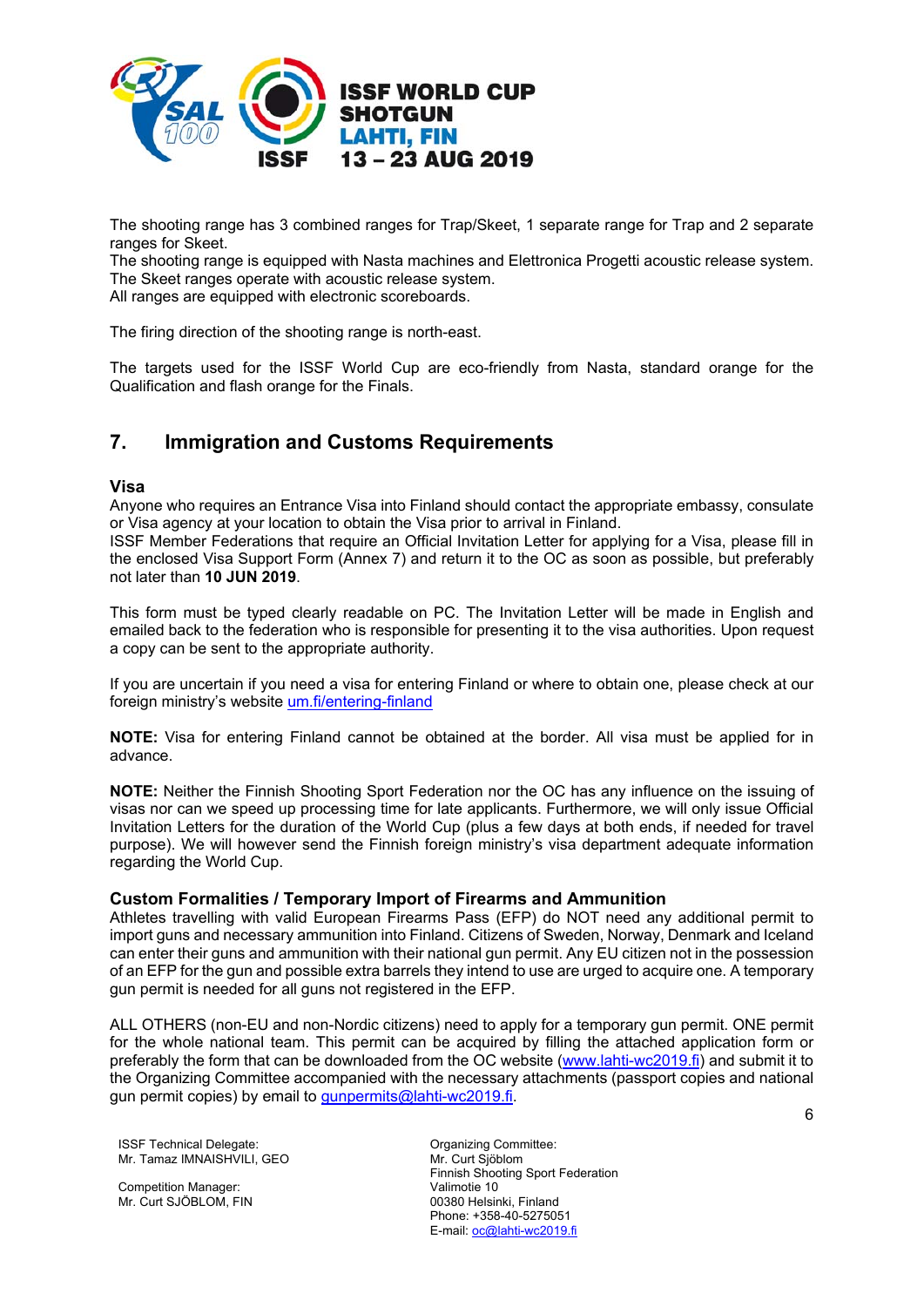

**One form per federation even if members of the team is arriving at separate times**. If one form is not enough for your team, please fill as many forms as needed. The OC will apply for **one group permit** for each federation. Please read the instructions carefully on the OC website. The fee for a group permit is 30.00 EUR which is the same as for an individual permit. The gun permit includes the right to import all necessary ammunition at the time of arrival. No separate permit is needed for ammunition as long as it is brought with the athletes. A copy of the issued temporary permit will be emailed to the federations contact person who should issue all separately travelling part of the team with copies. A copy of the permit will also be sent by the OC to the customs at the point of entry into Finland.

Any changes in an already issued temporary gun permit is by the authorities considered a new application and will cost 30.00 EUR.

Any importing of ammunition by using a freight company should be done according to the freight company's instructions. Ammunition can also be purchased at the range.

**NOTE:** Regardless of EFP or temporary gun permit ALL GUNS must be declared (shown) at the customs at the point of entry into Finland! We strongly advice choosing the red line in the customs with guns and ammo. Choosing the green line could result in criminal charges and confiscation of guns and ammo.

**NOTE:** No gun permits can be obtained at entry into Finland, regardless of entry point.

Deadline for returning the gun forms via email to gunpermits@lahti-wc2019.fi is **10 JUN 2019.** 

# **8. Accommodation**

### **Official Hotels**

The Organizing Committee has reserved the following official hotels:

#### **Solo Sokos Hotel Lahden Seurahuone (\*\*\*\*)**

Solo Sokos Hotel Lahden Seurahuone is a traditional, pleasant hotel with 147 rooms along the city's main street, 15 min drive from the venue. The hotel offers Scandinavian-style rooms with free Wi-Fi and cable TV. The Trio Shopping Centre is 200 m away.

All guest rooms have a minibar, a private bathroom with bathtub or shower.

The on-site Trattoria Seurahuone restaurant serves Italian dishes. The hotel has a summertime terrace, Pihatto, as well as Bar & Bistro for little snacks and drinks. Solo Sokos Hotel Lahden Seurahuone have always contributed 100% to delicious food and an excellent service.

Room prices starting from: SGL 184.00 EUR, DBL 215.00 EUR (incl. breakfast buffet)

### **Vierumäki Resort Hotel (\*\*\*\*)**

Vierumäki Resort Hotel is located 45 min drive from the venue in the Sport Institute Vierumäki area. The hotel offers Wi-Fi and private parking. Leisure and relaxation options include a sauna and a bowling alley. All rooms have a flat-screen TV and air conditioning. Room prices: SGL 140.00 EUR, DBL 155.00 EUR (incl. breakfast buffet)

#### **Messilä Resort Hollola (\*\*\*)**

Located approx. 10 min drive from the venue and from the Lahti city center. Hotel Messilä offers free Wi-Fi, free parking and rooms with flat-screen TV and private bathroom with shower. Leisure options at

**ISSF Technical Delegate:** Committee: Committee: Mr. Tamaz IMNAISHVILI, GEO

Competition Manager: Mr. Curt SJÖBLOM, FIN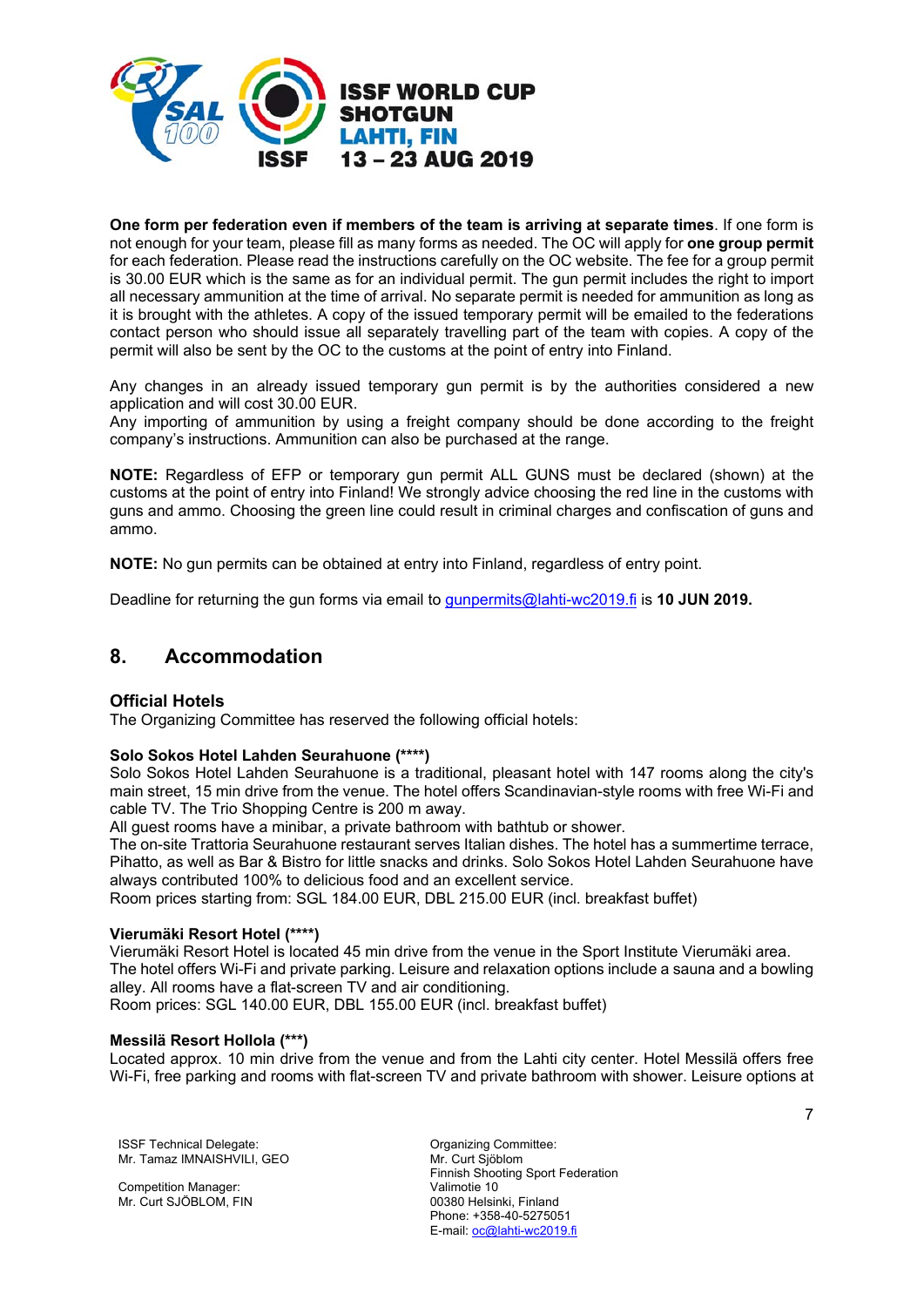

the hotel include two saunas and a small indoor swimming pool. There are hotel rooms, old store houses and log cabins.

Room prices starting from: SGL 138.00 EUR, DBL 161.00 EUR (incl. breakfast buffet)

# **Scandic Lahti Hotel (\*\*\*)**

Scandic Lahti with 138 rooms is located 5 min walk from the Lahti city center on opposite side of Lahti Travel center with good bus and train connections. Only 15-20 min drive from the venue. The hotel offers a popular breakfast buffet and free Wi-Fi. An indoor pool, 2 saunas and gym are free for guests.

All rooms include TV and ironing facilities. Some rooms feature a minibar. The hotel restaurant and bar serve Finnish specialities and international dishes.

Room prices: SGL 138.00 EUR, DBL 160.00 EUR (incl. breakfast buffet)

### **Scandic Lahti City Hotel (\*\*\*)**

The Scandic Lahti City hotel is a cosy and charming hotel in the heart of Lahti city centre. Due to its excellent location, it serves as a good base, whether you're visiting for a holiday, business or want to explore Lahti's sports and cultural opportunities. Enjoy lunch and dinner in the popular restaurant and relax in our elegant lobby bar with a drink, magazines and TV. After a long day, enjoy a break in the comfortable sauna. Our spacious rooms and extensive room selection cater for all needs. The rooms have comfortable beds and all you need for a good night's sleep. It's easy for even a bigger group to feel comfortable in our hotel.

Room prices: SGL 160.00 EUR, DBL 185.00 EUR

#### **Forenom Aparthotel Lahti (\*\*\*)**

Forenom Aparthotel Lahti is located in the Lahti city center, 15 min drive from the venue. The hotel offers a 24-hour self-check-in, a keyless entry system and fresh, modern rooms with free Wi-Fi and kitchen facilities. Each room has a flat-screen TV as well as a microwave, fridge and tea/coffee making facilities. Guests can enjoy a restaurant and grocery store in the same building. A variety of restaurants, cafés and shops are also situated nearby

Room prices: SGL 105.00 EUR, DBL 120.00 EUR (incl. breakfast buffet)

#### **Hotel Grand Lahti (\*\*)**

Hotel Grand Lahti is located in the Lahti city center on a quiet side street, only 15-20 min drive from the venue. Free parking in inner court for hotel guests. Each guest room has a TV and private bathroom with shower.

In addition to sauna access, guests can also enjoy free Wi-Fi in the hotel's lobby area. Room prices starting from: SGL from 100.00 EUR, DBL from 130.00 EUR (incl. breakfast buffet)

More detailed descriptions of the hotels, including location, room types and exact prices for different room categories, cancelation rules etc. can be found on the OC website at www.lahti-wc2019.fi. Hotel booking is done with the attached hotel forms or preferably via the OC website. Hotel booking is managed by Lahti Region, a regional event management agency.

Contact information for the Travel Agency Lahti Region is: Ms. Arja Heinämäki Salpausselänkatu 7 15110 Lahti, Finland Phone: +358-40-1984968 E-Mail: sales@lahtiregion.fi

**ISSF Technical Delegate:** Committee: Committee: Mr. Tamaz IMNAISHVILI, GEO

Competition Manager: Mr. Curt SJÖBLOM, FIN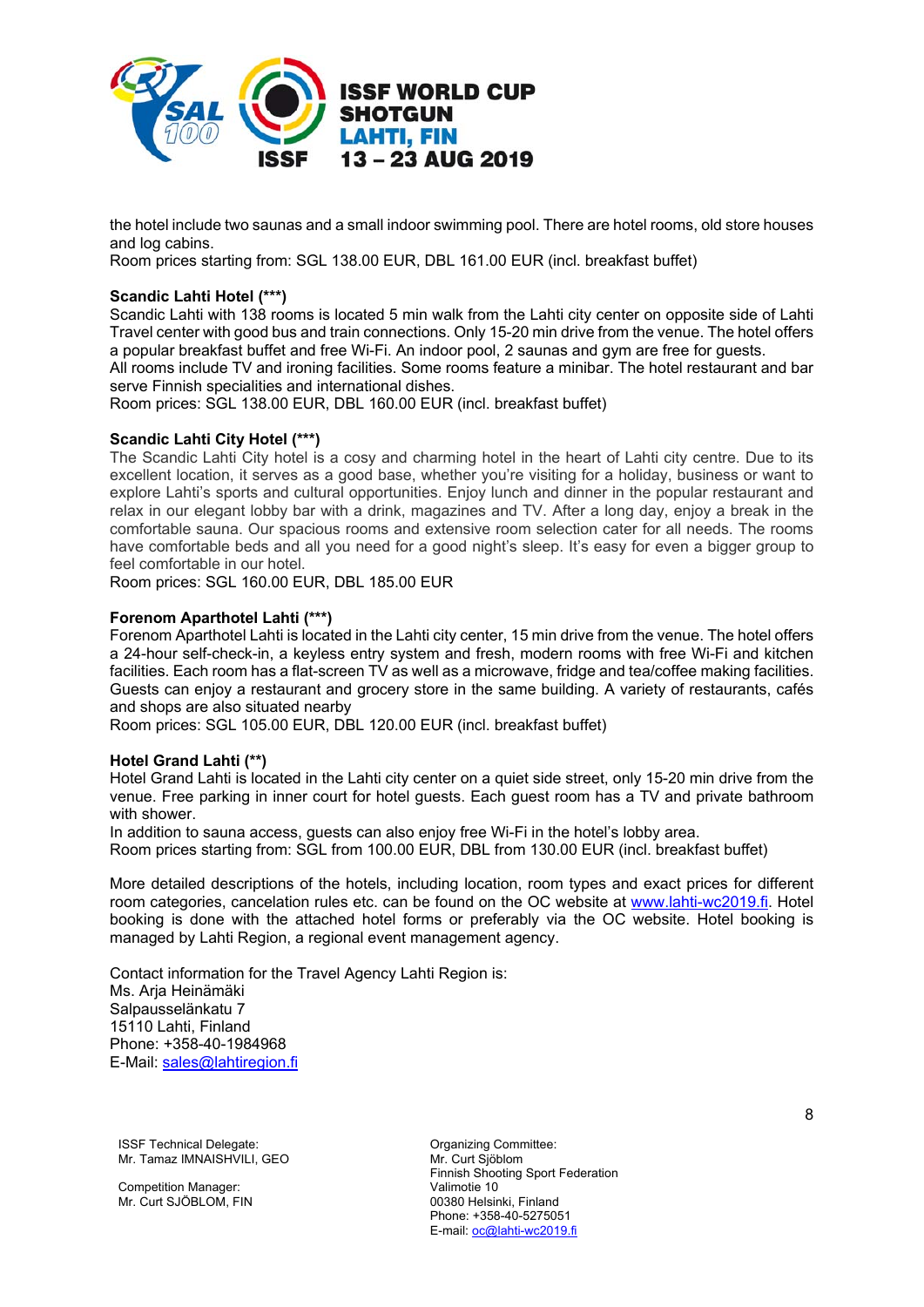

Accommodation is paid against invoice. 50% at preliminary reservation and rest at final reservation to Lahti Region. Lahti Region will send the invoice by email. Banking details are in the invoice.

Deadline for preliminary booking is **10 APR 2019**, Deadline for final booking is **10 JUN 2019.**

**NOTE: Please remember to submit the preliminary booking. We cannot guarantee accommodation with only a final booking.** 

**Note: Neither the ISSF nor the OC will accept any payments for accommodations. Payments for hotel reservations must be made to the event management agency Lahti Region via bank transfer according to their instructions.** 

### **Food Service at the Shooting Range**

A catering service with both hot and cold meals, snacks and refreshments is available at the range.

# **9. Travel and Transportation**

### **Travel – Arrival**

The official airport is the Helsinki-Vantaa airport (HEL). It is also possible to arrive in Lahti by car taking a ferry from Sweden, Estonia or Germany, arriving either to Helsinki or Turku. Lahti is also reachable by train from Helsinki, Turku, Tampere or St. Petersburg (Russia).

### **Airport pick up – Transportation to the Official Hotels (and return for departure)**

Pick up is from the Helsinki-Vantaa airport only. Delegations arriving at other airports or by ferry or train are responsible for their own transport unless agreed separately with the OC. OC staff will be available at the Helsinki-Vantaa baggage reclaim areas and will assist in the customs clearance and with the transport to the official hotels. Anyone arriving before the official arrival day is responsible for his/her own transport to the hotels unless agreed separately with the OC. Anyone departing later than on the official departure day is also responsible for own transport to the airport unless separately agreed with the OC. Pick up is to/from official hotels only unless separately agreed with the OC. Any special pickup may invoke an extra charge.

#### **Airport Transportation Fee**

Depending on the size of the arriving groups the transport to the hotels will be either by bus, mini bus or car. Depending on the hotel the distance from the airport to the official hotel is 110-140 km. A transport fee of **100.00 EUR** per person is charged for transport from the airport to the official hotel. This fee includes transport back to the airport.

### **Local Transportation – Shuttle Service**

There is a daily shuttle service free of charge (persons with accreditation) from the official hotels to the shooting range and back. The shuttle service starts on the official arrival day and ends on the last day of the competition. Depending on the hotel the duration of the trip is 20-45 min. The shuttle service schedule will be available daily on www.lahti-wc2019.fi.

Public transport (bus) to Lahti city center is available at a short walking distance for anyone wishing to utilize pubic transport. More information at the range.

**ISSF Technical Delegate:** Committee: Committee: Mr. Tamaz IMNAISHVILI, GEO

Competition Manager: Mr. Curt SJÖBLOM, FIN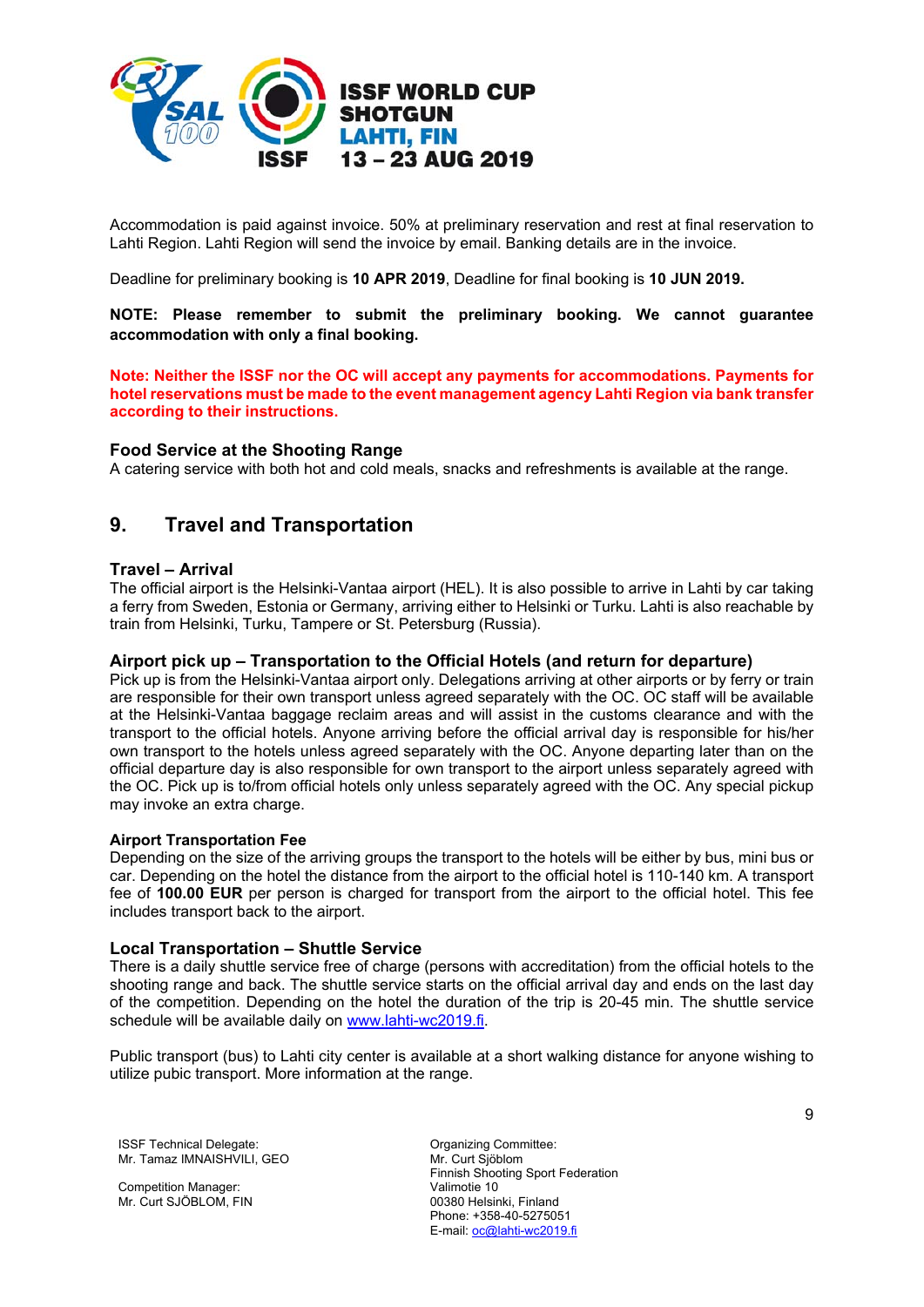

# **10. Competition Related Procedures at the Shooting Range**

# **Technical Meeting**

The Technical Meeting will take place on 14 AUG 2019, at the shooting range.

Each participating ISSF Member Federation is kindly requested to have at least one representative present at the Technical Meeting to receive updated information regarding Final Competition and Training Schedules, draw procedures and other important issues related to the ISSF World Cup. The time of the meeting will be confirmed after the Final Entry Deadline.

### **Storage of Firearms and Ammunition**

There is no gun storage at the range. Guns can be stored in their gun cases in the hotel rooms. Ammunition can be stored at the range, or in the hotel rooms. Hotel rooms where guns are stored must be kept locked at all times.

### **Ammunition**

Renowned imported cartridges will be available for sale at the shooting range at around 10.00 EUR per box of 25. It is possible to pre-order the quantity of ammunition requested. Please send your requirements and inquiries directly to the OC using the ammo pre order form available on our website at www.lahti-wc2019.fi. A payment of 50% in advance is required to have a firm order.

# **Doping Control Tests**

The Organizing Committee will conduct Doping Controls Tests according to the ISSF Anti-Doping Rules and the ISSF Test Distribution Plan 2019 under the supervision of the ISSF Technical Delegate.

# **11. Ceremonies**

### **Opening and Closing Ceremony**

The Opening Ceremony will take place on 14 AUG 2019. The place and the time of the Ceremony will be announced at a later stage.

There will be no Closing Ceremony.

### **Victory Ceremony**

The Victory Ceremonies will take place at the Finals range immediately after the end of each Final (see also: Final Competition Schedule).

During the ceremonies the athletes are required to present themselves in their official national uniform or national tracksuits (tops and bottoms).

### **Flags and Anthems**

There is no need for bringing flags or national anthems. These are provided by the Organizing **Committee.** 

**ISSF Technical Delegate:** Committee: Committee: Mr. Tamaz IMNAISHVILI, GEO

Competition Manager: Mr. Curt SJÖBLOM, FIN